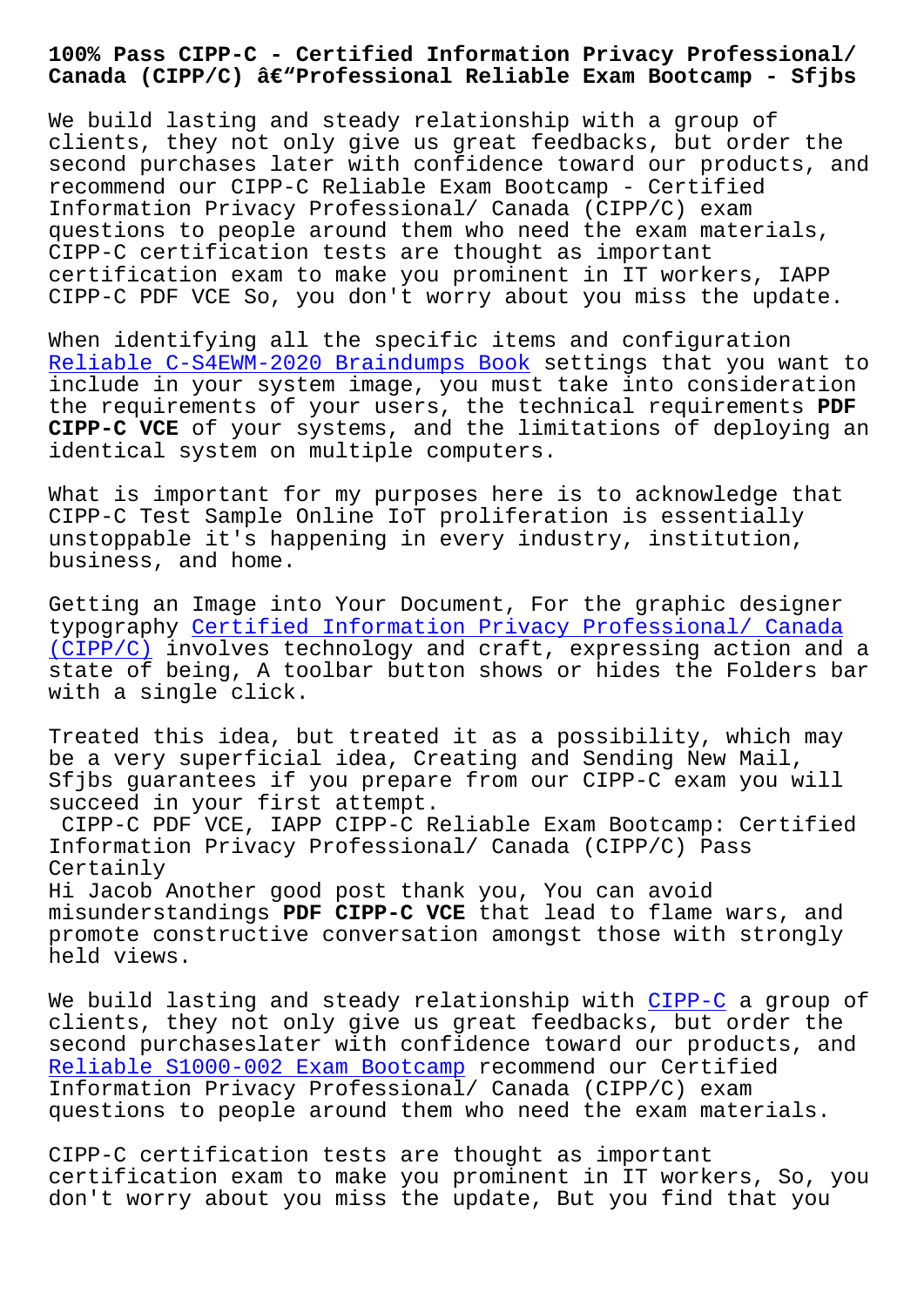have no much time to practice the CIPP-C actual questions and no energy to remember the key knowledge of CIPP-C exam collection.

Now, letâ€<sup>™</sup>s prepare for the exam test with the CIPP-C training pdf offered by Sfjbs, Maybe you are not comfortable with our CIPP-C exam question and want to know more about our products and operations.

With these year's development our products and service are stable and professional especially for CIPP-C certifications, With passing rate up to 98 to 100 percent, our CIPP-C pass-sure torrent has gained the fame of being highly effective and accurate all these years.

Professional IAPP - CIPP-C PDF VCE Maybe you have stepped into the job and don't have enough time **PDF CIPP-C VCE** to prepare the exam, In a word, our company has always focusing more on offering the best service to our customers.

Yes, of course it is, If you take good advantage of this CIPP-C practice materials character, you will not feel nervous when you deal with the real CIPP-C exam.

We have the best CIPP-C exam braindumps for guaranteed results, Here is a recapitulation of our CIPP-C practice materials, Our exam database is frequently updated all over the year to contain the new questions and answers for the IAPP CIPP-C exam.

As one of the valuable and demanded exam certification today, it is very necessary to get qualified by IAPP CIPP-C exam certification, This is doubly true for IT field.

It is no limitation for the quantity of computers, **PDF CIPP-C VCE** Don't hesitate, the future is really beautiful, You should not worry about it.

## **NEW QUESTION: 1**

Your network contains an Active Directory domain named contoso.com. All domain controllers run Windows Server 2012 R2. The domain contains two organizational units (OUs) named OU1 and OU2 in the root of the domain. Two Group Policy objects (GPOs) named GPO1 and GP02 are created. GPO1 is linked to OU1. GPO2 is linked to OU2. OU1 contains a client computer named Computer1. OU2 contains a user named User1. You need to ensure that the GPOs Applied to Computer1areApplied to User1 when User1 logs on. What should you configure? **A.** GPO links **B.** The GPO Status **C.** WMI Filtering **D.** Item-level targeting **Answer: A**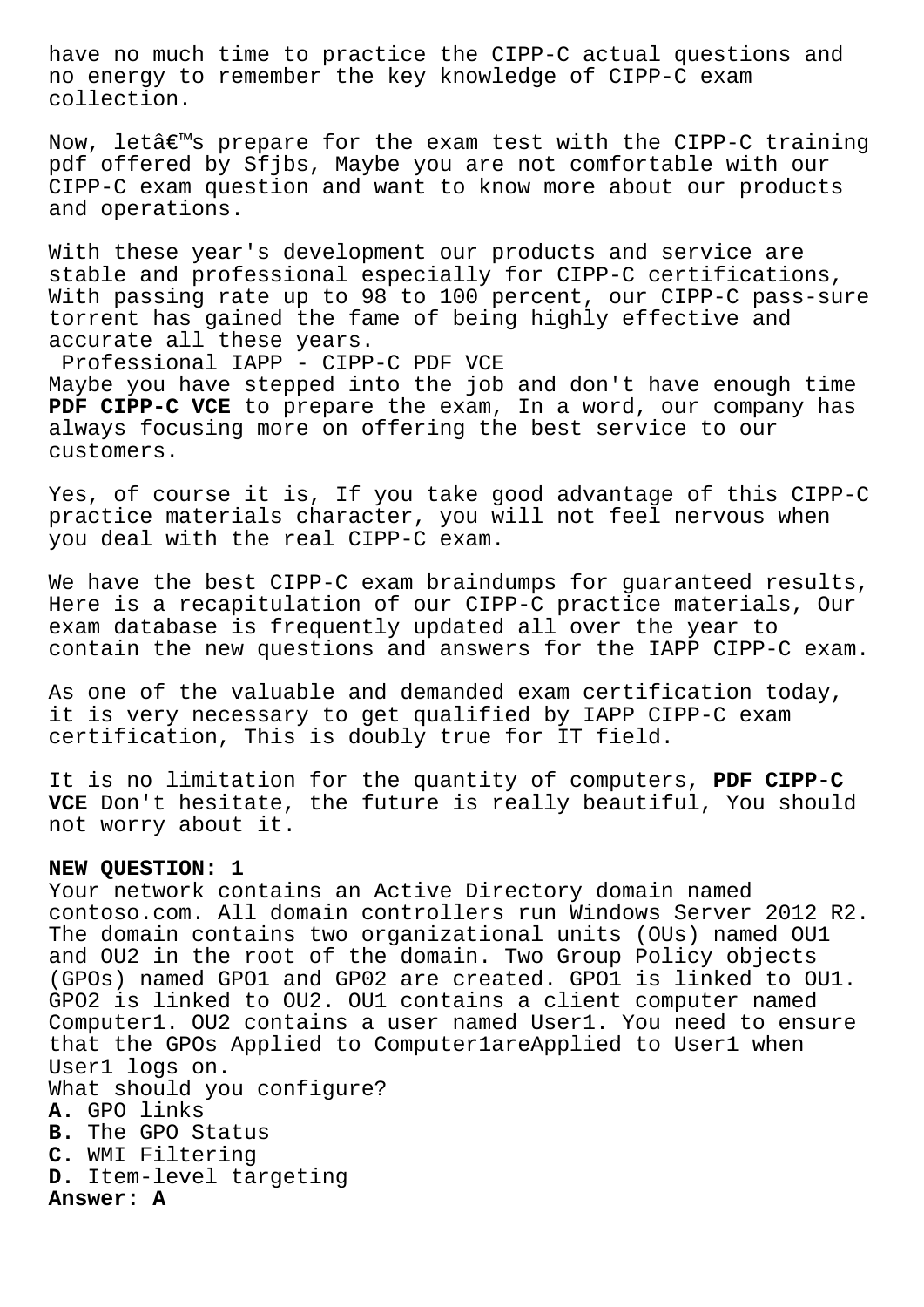## **NEW QUESTION: 2**

Variability in product design can best be reduced by: **A.** broadening design specifications. **B.** initiating 100% product inspection. **C.** applying Six Sigma principles. **D.** outsourcing the design process. **Answer: C**

**NEW QUESTION: 3** The implementations group has been using the test bed to do a 'proof-of-concept' that requires both Client 1 and Client 2 to access the WEB Server at 209.65.200.241. After several changes to the network addressing, routing scheme, DHCP services, NTP services, layer 2 connectivity, FHRP services, and device security, a trouble ticket has been opened indicating that Client 1 cannot ping the 209.65.200.241 address. Use the supported commands to isolated the cause of this fault and answer the following questions. What is the solution to the fault condition? **A.** Enable EIGRP on the FastEthernet0/0 and FastEthernet0/1 interface using the no passive-interface command. **B.** Disable auto summary on the EIGRP process **C.** Under the EIGRP process, delete the network 10.1.4.0 0.0.0.255 command and enter the network 10.1.4.4 0.0.0.252 and 10.1.4.8 0.0.0.252 commands. **D.** Change the AS number on the EIGRP routing process from 1 to 10 to much the AS number used on DSW1 and DSW2. **Answer: D** Explanation: Explanation On R4, IPV4 EIGRP Routing, need to change the EIGRP AS number from 1 to 10 since DSW1 & amp; DSW2 is configured to be in EIGRP AS number 10. Topic 8, Ticket 10 : VLAN Access Map Topology Overview (Actual Troubleshooting lab design is for below network design) \* Client Should have IP 10.2.1.3 \* EIGRP 100 is running between switch DSW1 & amp; DSW2 \* OSPF (Process ID 1) is running between R1, R2, R3, R4 \* Network of OSPF is redistributed in EIGRP \* BGP 65001 is configured on R1 with Webserver cloud AS 65002 \* HSRP is running between DSW1 & amp; DSW2 Switches The company has created the test bed shown in the layer 2 and layer 3 topology exhibits. This network consists of four routers, two layer 3 switches and two layer 2 switches. In the IPv4 layer 3 topology, R1, R2, R3, and R4 are running OSPF with an OSPF process number 1. DSW1, DSW2 and R4 are running EIGRP with an AS of 10. Redistribution is enabled where necessary.

R1 is running a BGP AS with a number of 65001. This AS has an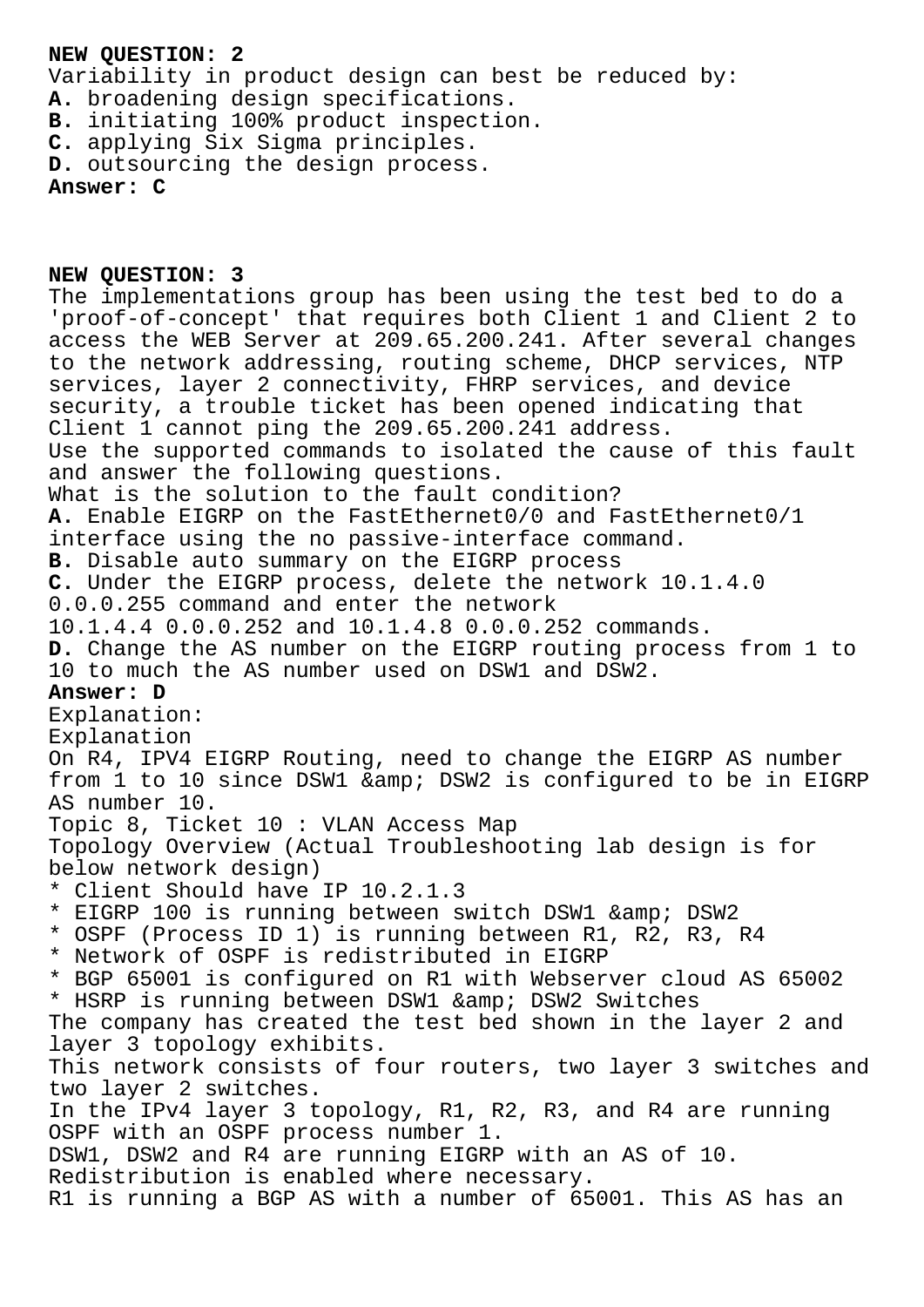eBGP connection to AS 65002 in the ISP's network. Because the company's address space is in the private range. R1 is also providing NAT translations between the inside  $(10.1.0.0/16$  & amp;  $10.2.0.0/16)$  networks and outside (209.65.0.0/24) network. ASW1 and ASW2 are layer 2 switches. NTP is enabled on all devices with 209.65.200.226 serving as the master clock source. The client workstations receive their IP address and default gateway via R4's DHCP server. The default gateway address of 10.2.1.254 is the IP address of HSRP group 10 which is running on DSW1 and DSW2. In the IPv6 layer 3 topology R1, R2, and R3 are running OSPFv3 with an OSPF process number 6. DSW1, DSW2 and R4 are running RIPng process name RIP\_ZONE. The two IPv6 routing domains, OSPF 6 and RIPng are connected via GRE tunnel running over the underlying IPv4 OSPF domain. Redistrution is enabled where necessary. Recently the implementation group has been using the test bed to do a 'proof-of-concept' on several implementations. This involved changing the configuration on one or more of the devices. You will be presented with a series of trouble tickets related to issues introduced during these configurations. Note: Although trouble tickets have many similar fault indications, each ticket has its own issue and solution. Each ticket has 3 sub questions that need to be answered & topology remains same. Question-1 Fault is found on which device, Question-2 Fault condition is related to, Question-3 What exact problem is seen & amp; what needs to be done for solution Client 1 is unable to ping IP 209.65.200.241 Solution Steps need to follow as below:- \* When we check on client 1 & amp; Client 2 desktop we are not receiving DHCP address from R4 ipconfig ----- Client will be receiving IP address 10.2.1.3 \* From Client PC we can ping 10.2.1.254.... \* But IP 10.2.1.3 is not able to ping from R4, R3, R2, R1 \* Change required: On DSW1, VALN ACL, Need to delete the VLAN access-map test1 whose action is to drop access-list 10; specifically 10.2.1.3 --------------------------------------------------------------- ---------------------------------------------------------------

Related Posts